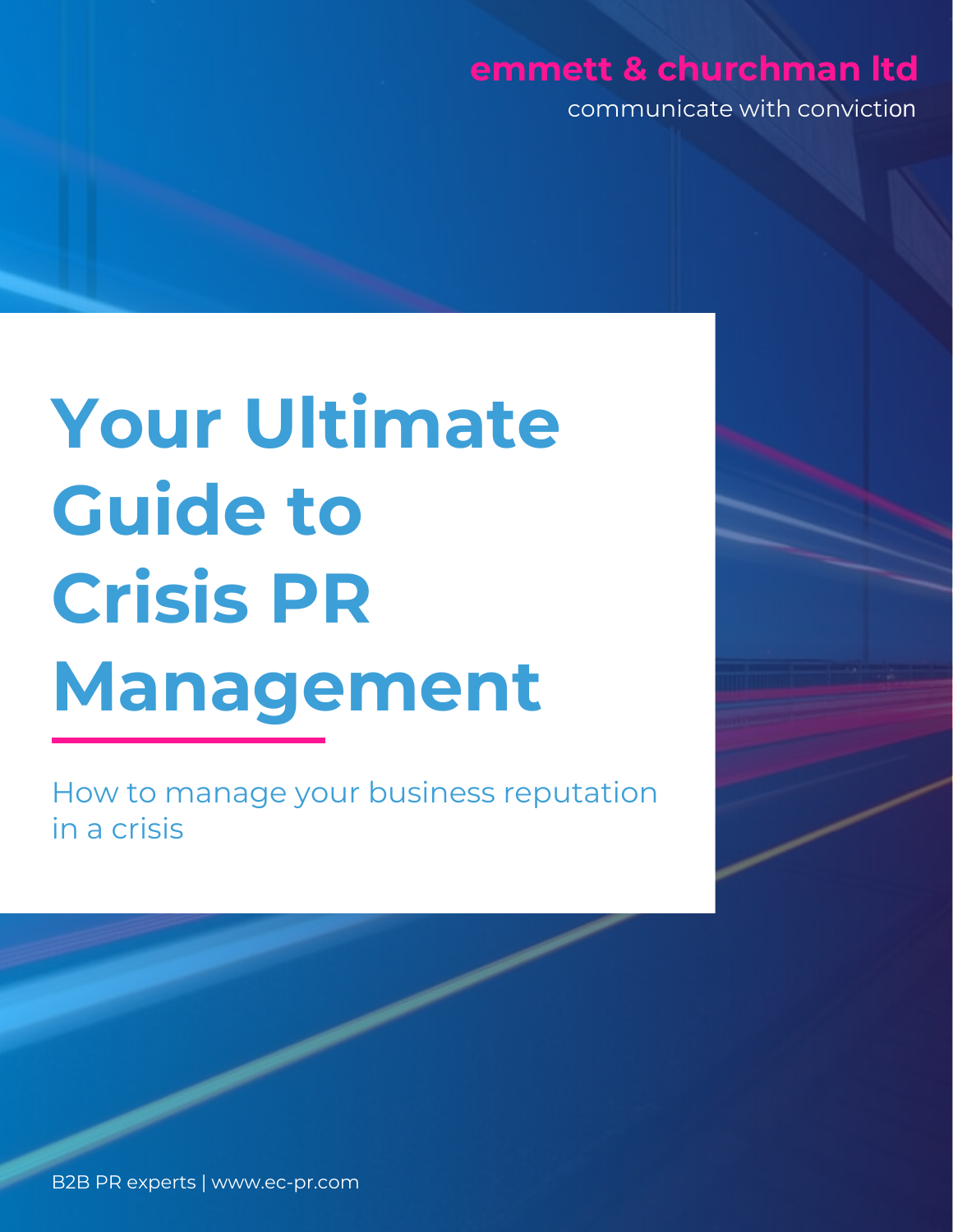

# **Table of Contents**

- **1: Introduction**
- **2: Create your plan**
- **3: Designate your crisis team**
- **4: Crisis notification**
- **5: Crisis intelligence**
- **6: Business champions**
- **7: Statements & briefings**
- **8: Analysis & learning**
- **9: Top tips**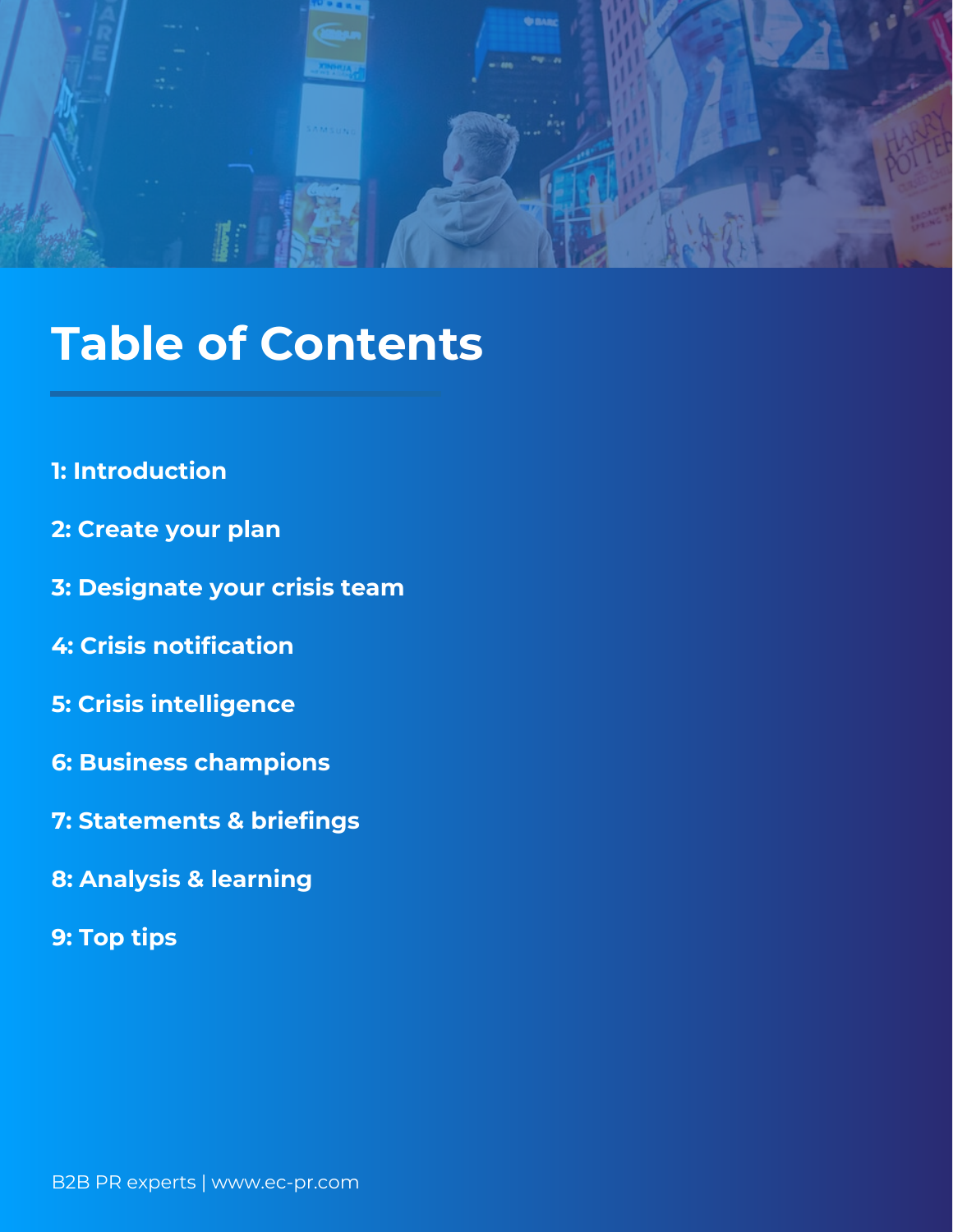# **1 | Introduction**

Crisis PR management comes in two forms – planned and unplanned. Crisis PR management for a planned event, such as staff layoffs, are better described as critical comms simply because it's something over which you have greater control, but if you handle it badly, it could damage your reputation.

Unplanned crisis PR management, sometimes called crisis comms, refers to events over which you have little or no control, where there's an external agent at work such as a cyber attack, environmental disaster or a global pandemic.

This document will equip you with everything you need in order to plan your crisis management PR.

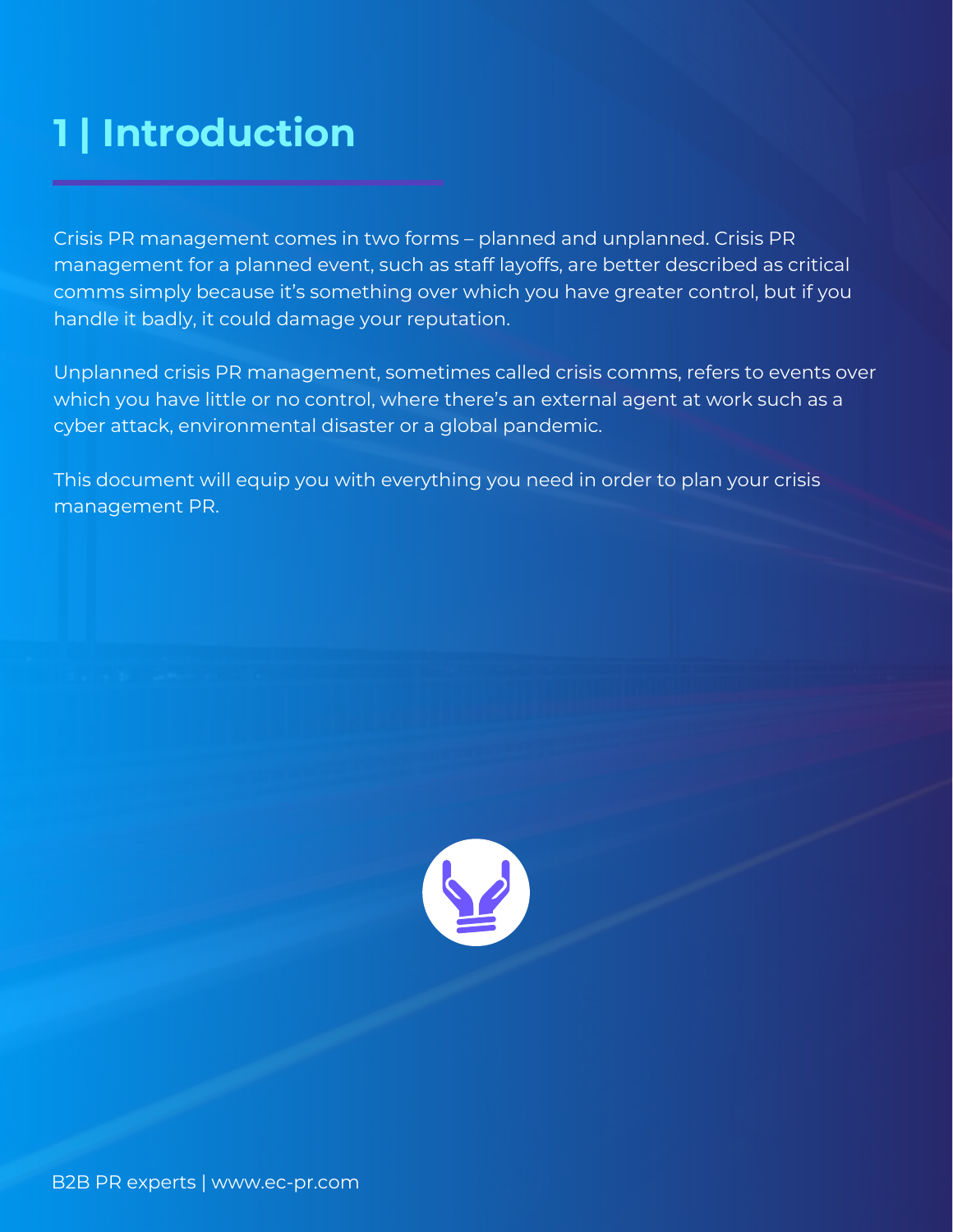# **2 | Create your plan**

Be prepared. If you have the luxury of time, the most effective way to approach this is to conduct scenario planning within your leadership team way before any crisis occurs. Alternatively, you will need to execute the following at pace.

- **1. Brainstorm:** identify the worst crises that you might have to deal with which might encompass technical, ethical, environmental, financial or health disasters. This exercise will probably reveal some weaknesses within your organisation that enable you to take preemptive action.
- **2. Scenario planning:** Sketch out the best and worst-case for each scenario giving yourself SMART goals; solely for the purpose of providing discipline and purpose to your actions.
- **3. Timelines:** Develop a working timeline of how events, actions and your comments might play out, accepting that this will need to be updated as a situation develops. The plan provides you with structure, structure provides stability and stability prevents panicked, unplanned, and damaging comment.
- **4. Holding statements:** Prepare your holding statements for each given scenario. This should be a statement of fact – what has happened and your planned response over the next 24 hours. Ideally, you will have a template for this on file and can refine the messaging to reflect the live crisis.

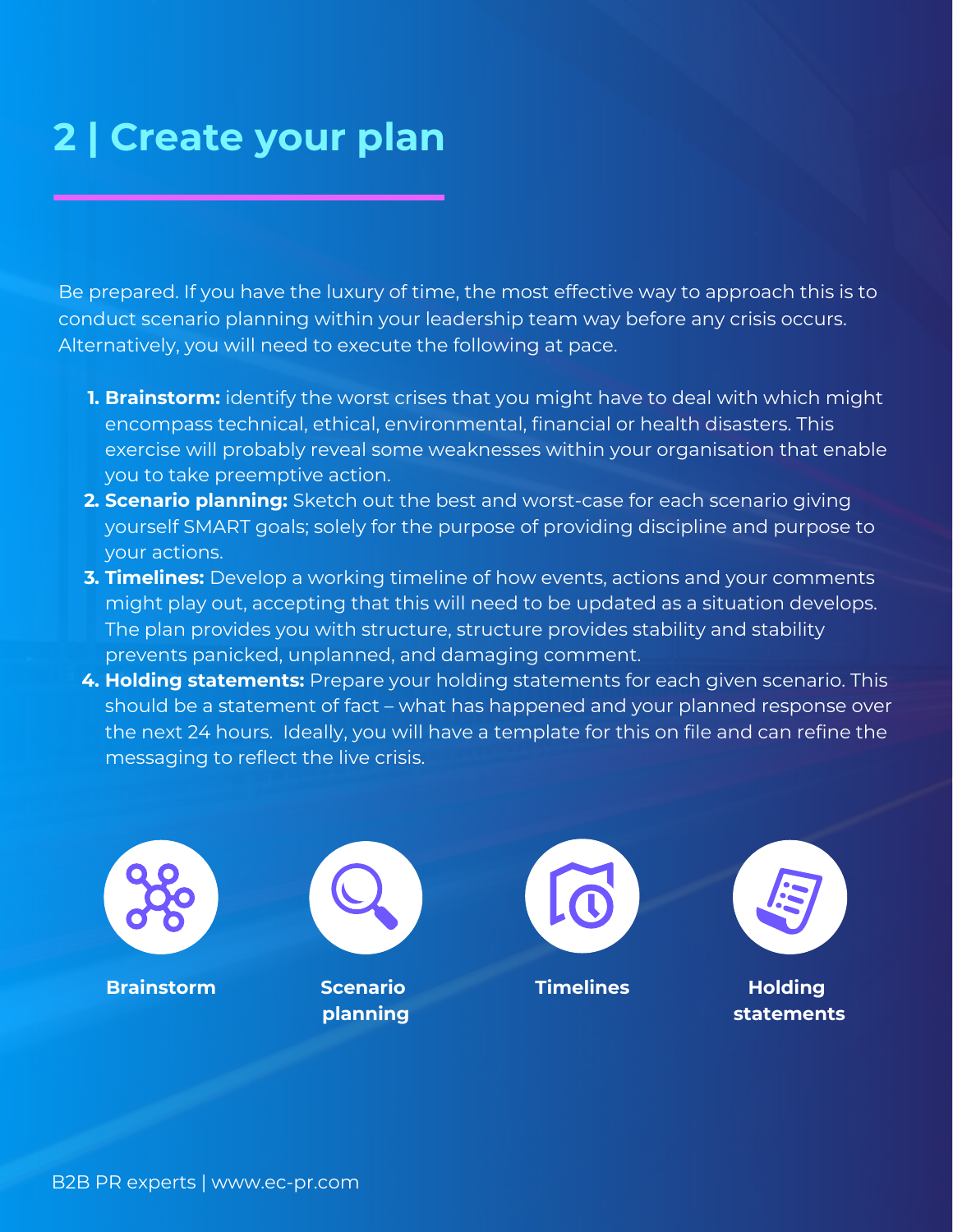# **3 | Designate your crisis team**

Allocate responsibilities for each scenario and make sure that those responsible have the right attributes to get the job done. They will need:

- **1. Authority:** if a situation is genuinely a crisis, who you dedicate to lead it speaks volumes about how serious you are in managing the incident. The more senior, the more credible you will appear.
- **2. Subject matter expertise:** in addition to the CEO, the team must include relevant experts. A scientific/biological crisis requires the leadership of an appropriate authority, an environmental crisis may require the advice of an appropriate engineer and so forth.
- **3. Media skills:** it is essential that the team is articulate, credible, and empathetic. Undertake practice runs and if any member of your crisis team performs poorly, make sure you source the relevant training so that they can improve upon their skills. Your team needs skills across different media platforms – i.e. able to deliver in front of a news camera right through to social media. If you're in a crisis and have not had the benefit of any pre-planning, it's best to field the experts you know for an absolute fact, can perform well in the media channels in which your crisis is unfolding.

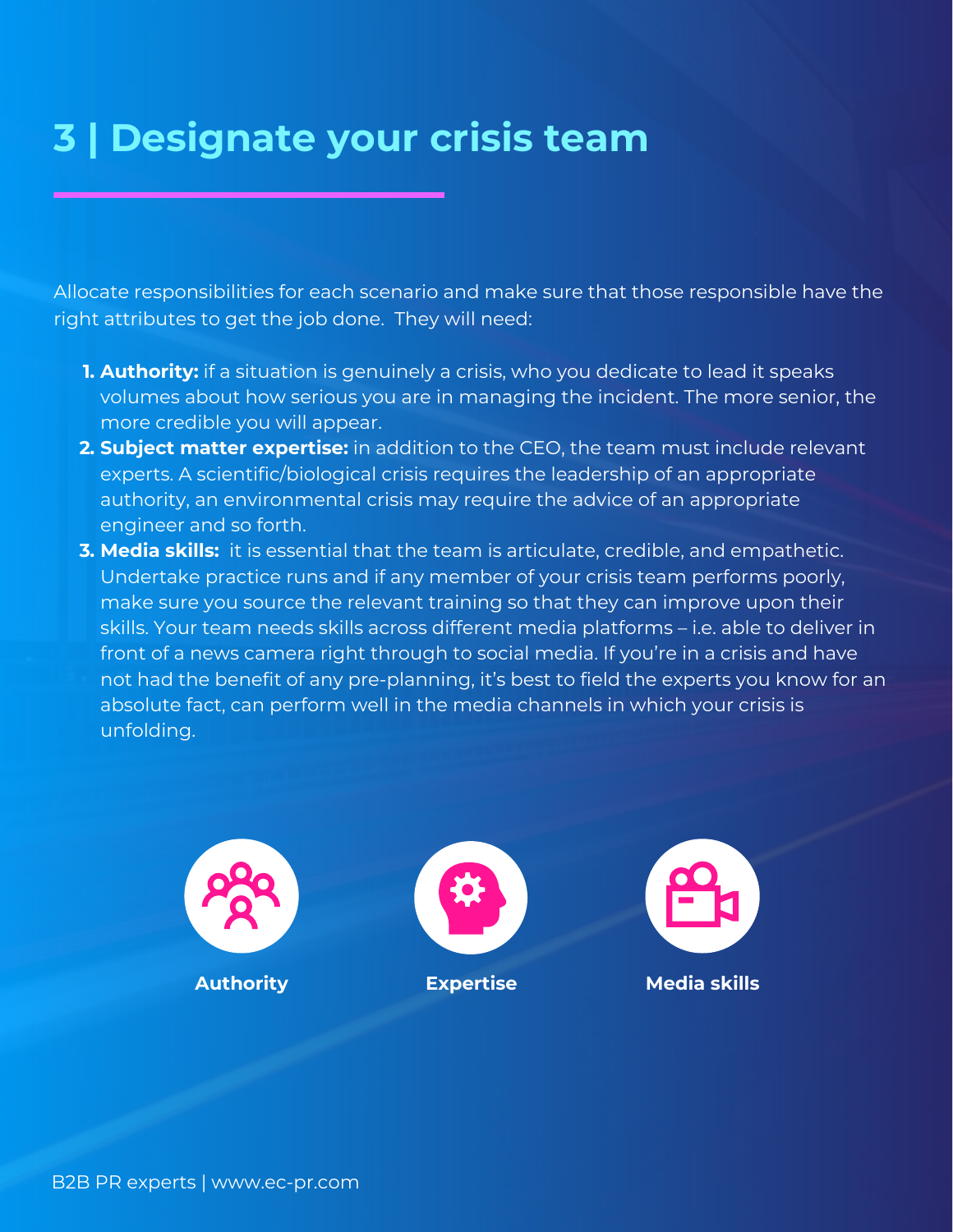# **4 | Crisis notification**

It is essential that your team is kept abreast of events as they occur. A secure system of sharing information is essential e.g. a WhatsApp group is an ideal way of keeping people informed. Remember:

- **1. Keep the channel exclusive:** it goes without saying that the channel should be used for sharing facts and intel; no pictures of kittens, jokes or funny pics – even to relieve the tension – should appear. Nothing irrelevant or inappropriate to be shared; keep focused and respectful of the people being impacted by the unfolding disaster.
- **2. Always On**: a crisis is no respecter of time. Set up a system that endures and make sure any notifications are checked at regular intervals. Introduce a rota so that everyone gets a chance to rest. No one can turn the phone to silent during the crisis - appropriate expertise needs to always be accessible.



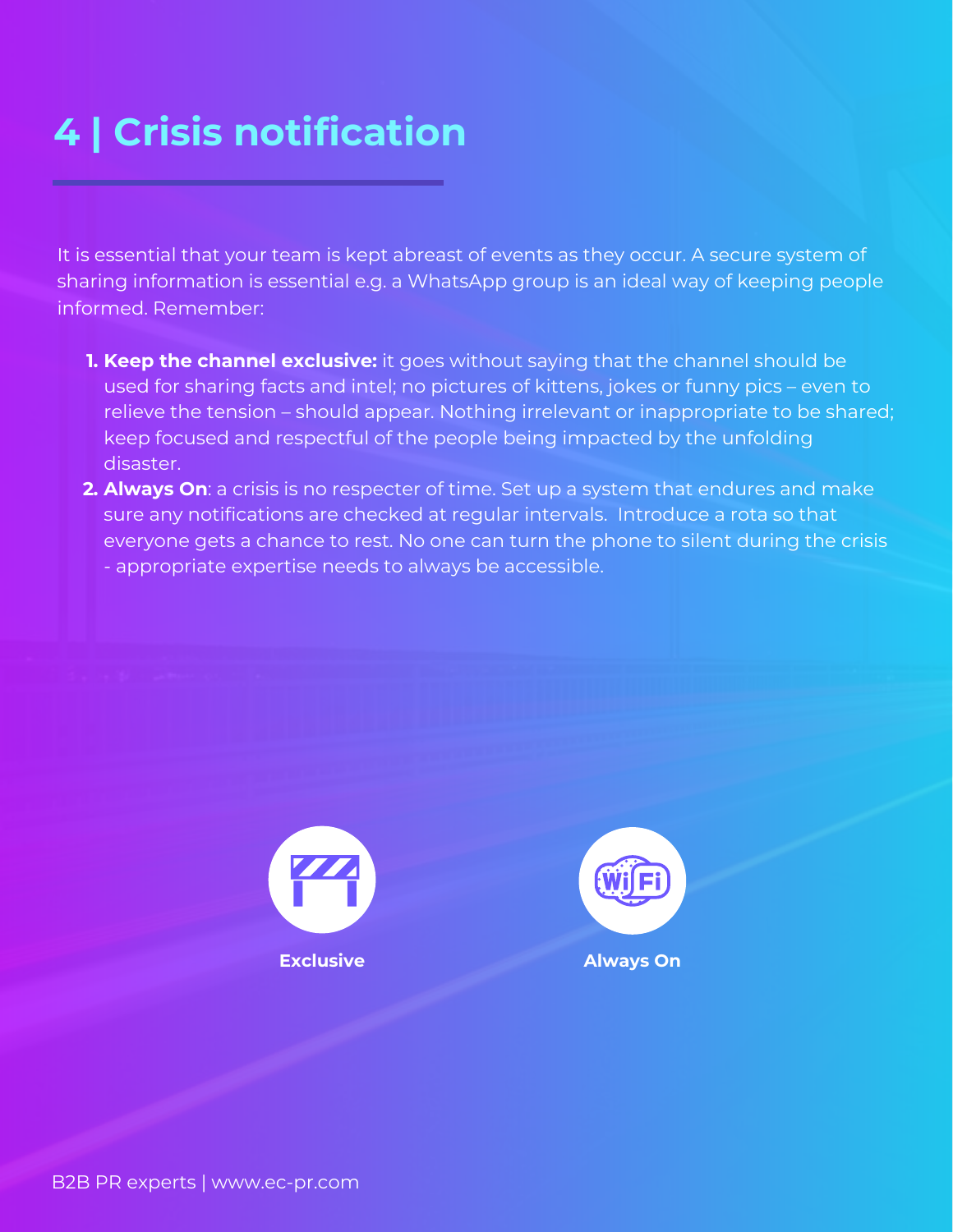# **5 | Crisis intelligence**

Facts and fiction can quickly gain traction in the media, unfortunately, the more sensational interpretation can spread the fastest. Stories which are not managed can grow their own tentacles and be highly damaging, causing panic and ridicule and adding unnecessary distress while harming your reputation. Misinformation can also cause people to act against their own best interests which can also reflect poorly on your business. Consider the following:

- **1. Responsibility:** agree who will be responsible for capturing live intelligence across different media.
- **2. Circulation:** determine the most effective way of disseminating the information and who is responsible for sharing it.
- **3. Prioritisation:** set a traffic light system so that different types of intelligence can be responded to in a timely and appropriate manner.
- **4. Reassessment:** constantly re-evaluate the scale of the crisis and the impact that your comms is having so that you can adapt your messaging and responses accordingly. For traditional and social media, Google Alerts is an excellent option
- and it's free, while for social media tracking, apps such as Hootsuite are ideal. There are also a variety of paid services that provide both monitoring and reporting options.







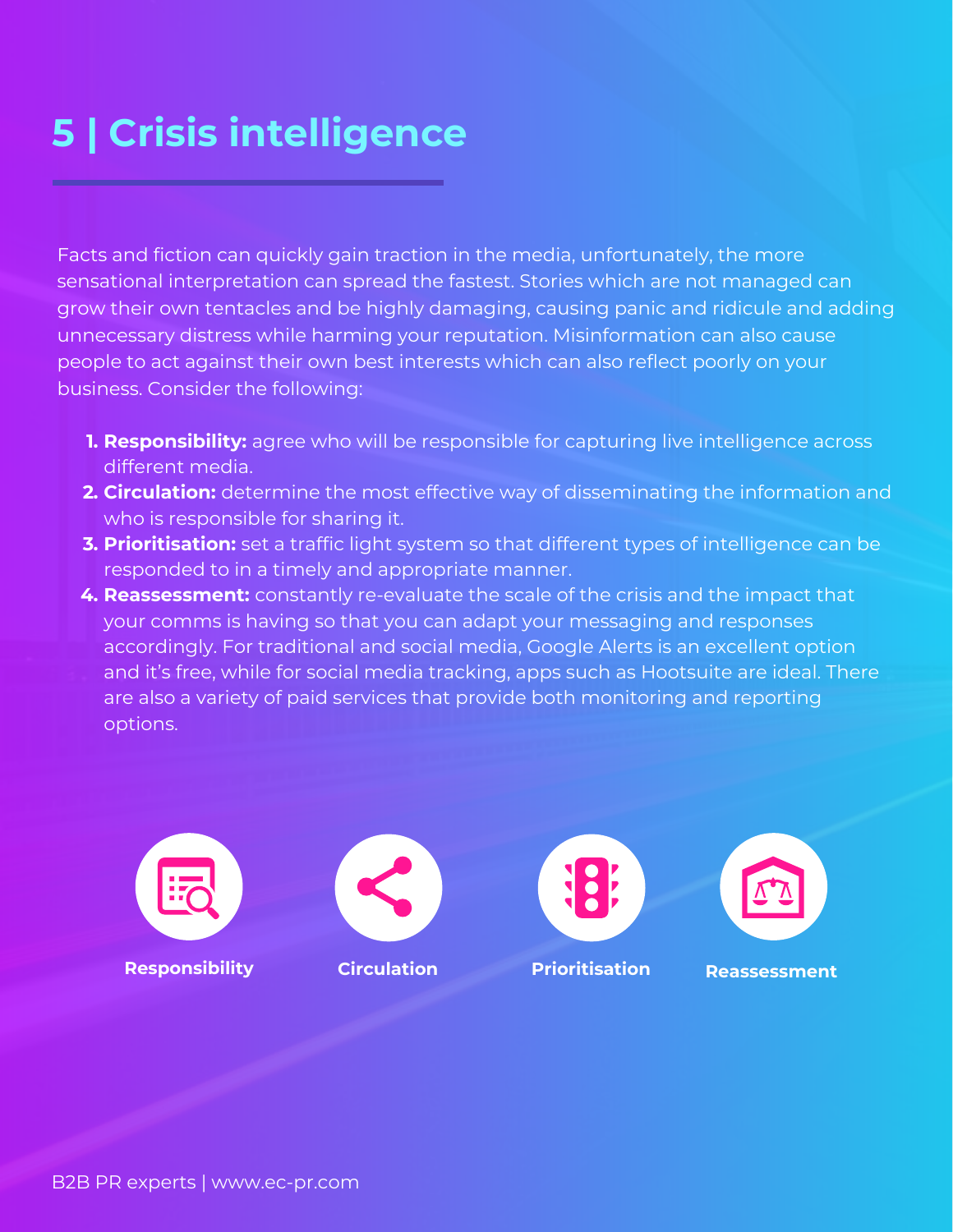# **6 | Business champions**

In addition to your crisis comms team comprising senior management, it's wise to identify influential individuals inside and outside the organisation whose support you will need to successfully deliver the optimum outcome. Use these three points to guide you:

- **1. Be prompt:** Make sure these people get accurate information and receive it promptly and regularly.
- **2. Repeatable:** Deliver nuggets of easily repeatable/actionable information which can be shared as soundbites.
- **3. Compassionate:** Remember, people under pressure won't always be able to read nuances or implication – however this does not mean people are sheep. Treat them with respect and kindness and they will do the same for you.







**Be Prompt Easy to repeat Compassionate**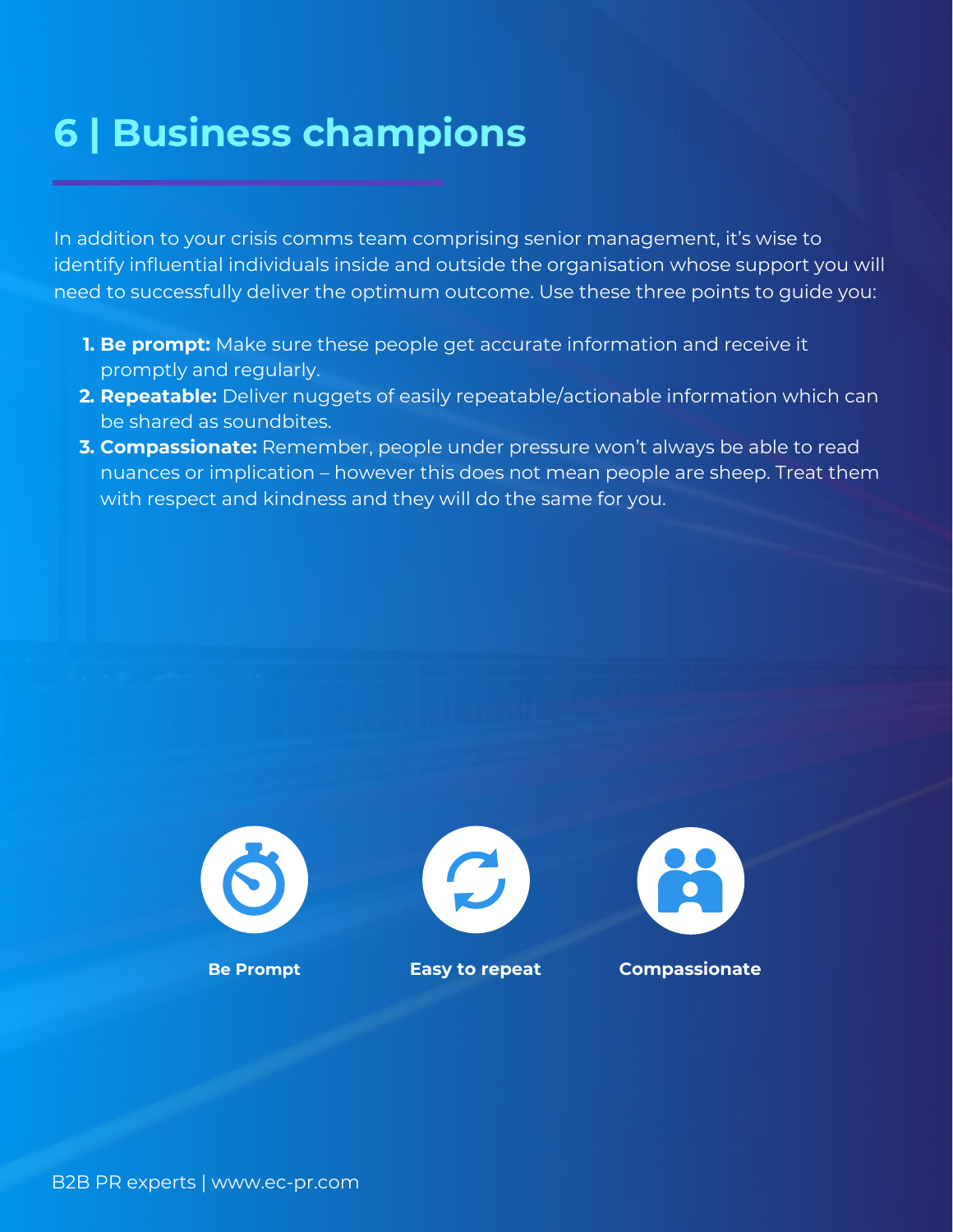# **7 | Statements & briefings**

Your holding statements for each stage of the crisis will need to be updated daily, to remain factually current and in tune with prevailing temperament amongst your target audiences. Remember:

- **1. Positive habits**: Create a briefing routine during your crisis by setting a regular time of day for your communication. If you say nothing, or miss a day, or are late, people will fill the information vacuum with supposition and rumour which will damage your brand.
- **2. Be adaptable:** Every statement needs to be adaptable to all media channels. Consider how you might circulate a link to your statement using the limitations of a social media post. What summary might you use; is this summary empathetic and is it open to misinterpretation?

### **8 | Analysis & learning**

In many ways the analysis and learning phase should equip you with insight and knowledge that will prepare you for the next crisis. Once you've returned to a post-crisis 'new normal', sit down with your senior leaders and review your performance. Pose the questions and answer honestly:

- 1. What did we do well & why?
- 2. What did we do poorly & why?
- 3. What will we do differently & how?
- 4. When will we institute these changes?







**Positive habits Be adaptable Analysis & learning**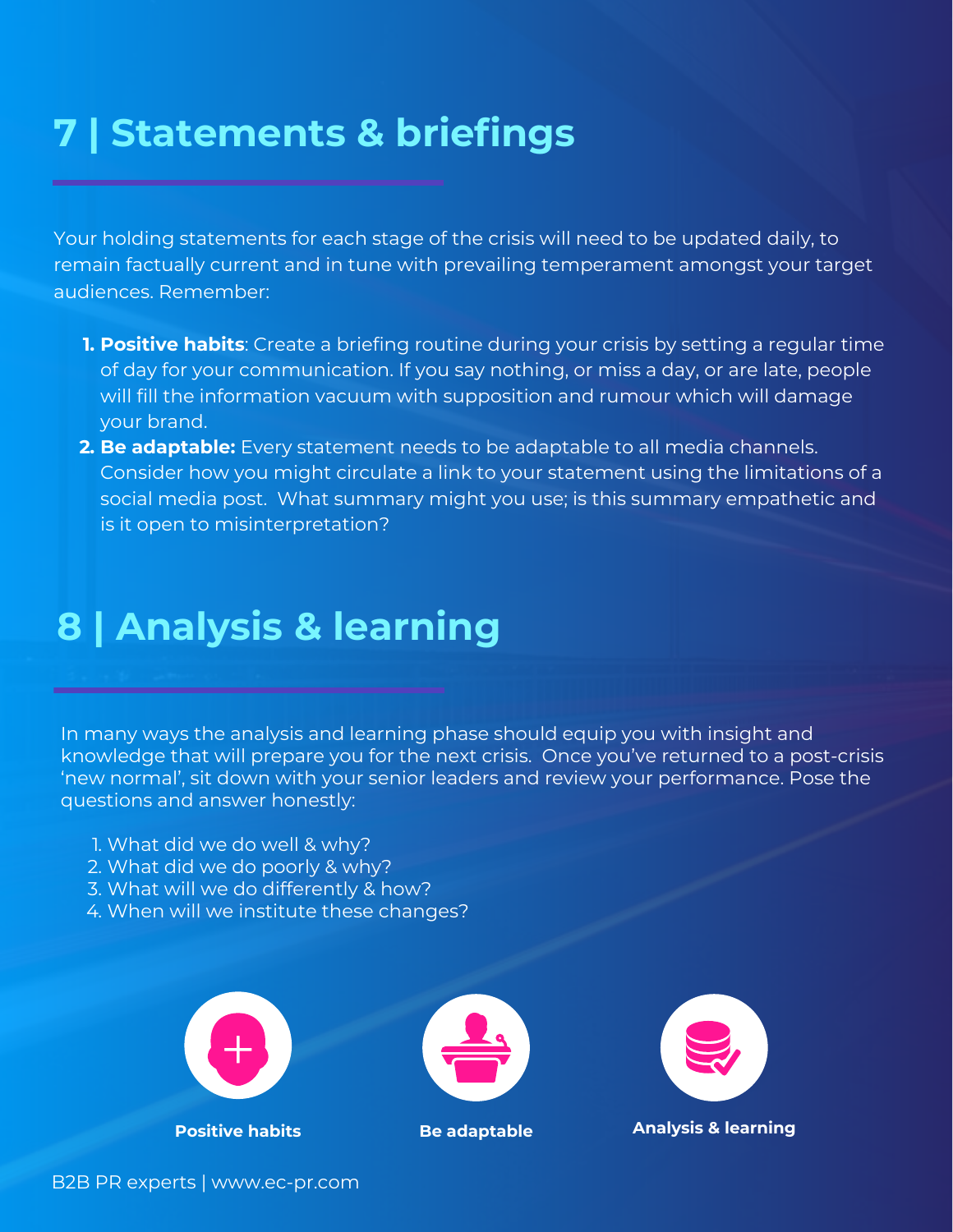# **9 | Top Tips**



### **Tell the truth**

If you are found lying in a crisis your brand will never recover. Lead with the facts and recognise the impact these have on people's lives.



### **Over communicate**

You cannot communicate enough in a crisis. You need to communicate frequently, regularly and consistently. Never mix your messages.



### **Be compassionate**

Compassionate leadership is the most potent way people can deal with what feels frightening and overwhelming.



#### **Seek collaboration**

Taking away autonomy in a crisis creates stress, resentment and alienation. Constantly seek to bring your audience with you.



### **Be hopeful**

Provide clear direction on the actions that need to be taken, and why they are necessary, in order to successfully respond to the situation.



### **Never stop learning**

Ensuring autonomy and control means listening to your audience every day and taking account of their knowledge, skills and experience to make crucial decisions.